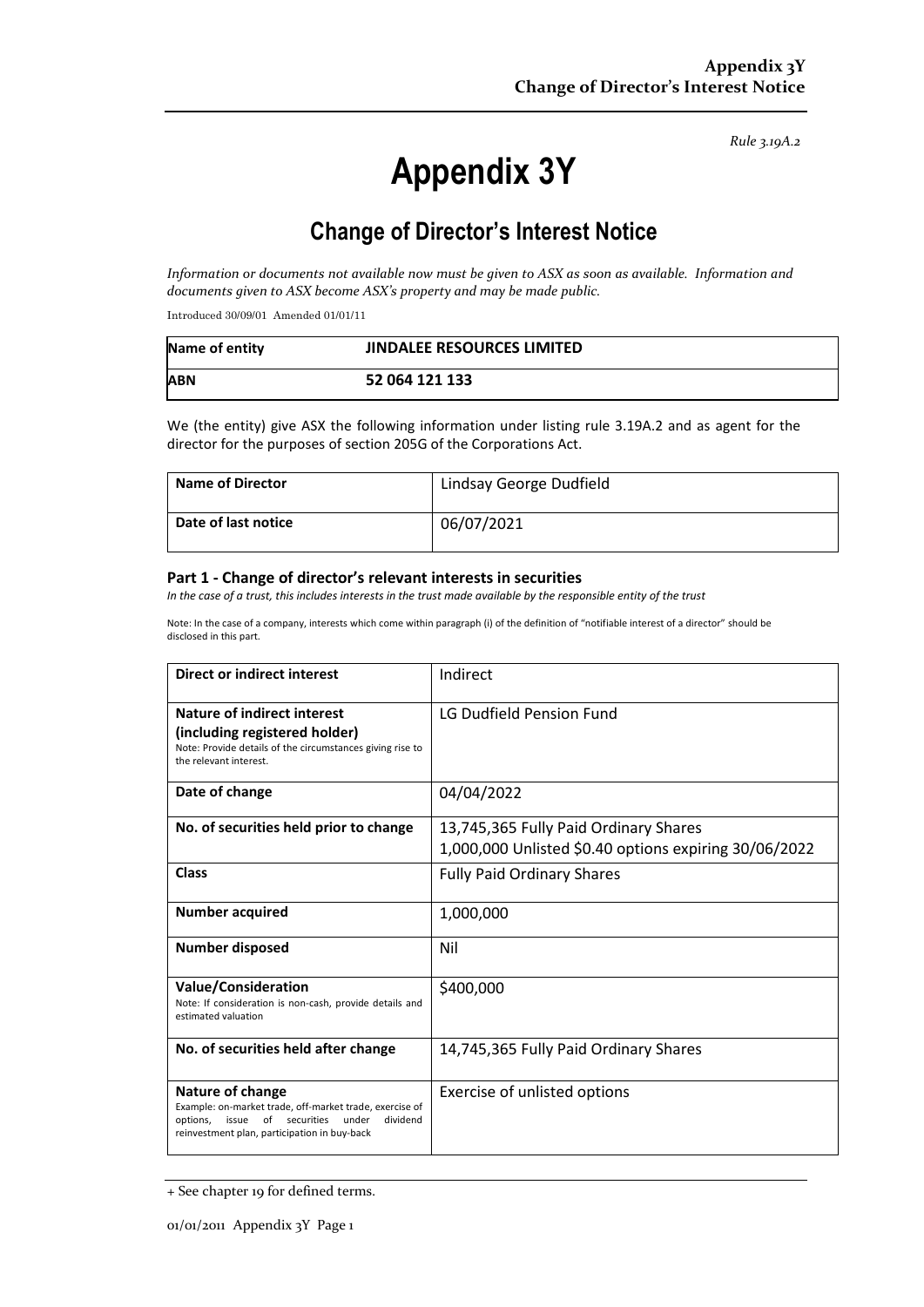#### **Part 2 – Change of director's interests in contracts**

Note: In the case of a company, interests which come within paragraph (ii) of the definition of "notifiable interest of a director" should be disclosed in this part.

| <b>Detail of contract</b>                                                                                                           |                          |
|-------------------------------------------------------------------------------------------------------------------------------------|--------------------------|
| <b>Nature of interest</b>                                                                                                           | $\overline{\phantom{0}}$ |
| Name of registered holder<br>(if issued securities)                                                                                 |                          |
| Date of change                                                                                                                      | $\overline{\phantom{0}}$ |
| No. and class of securities to which                                                                                                |                          |
| interest related prior to change<br>Note: Details are only required for a contract in relation<br>to which the interest has changed |                          |
| Interest acquired                                                                                                                   | $\overline{\phantom{0}}$ |
| Interest disposed                                                                                                                   |                          |
| <b>Value/Consideration</b><br>Note: If consideration is non-cash, provide details and<br>an estimated valuation                     |                          |
| Interest after change                                                                                                               |                          |

### Part 3 – <sup>+</sup>Closed period

| Were the interests in the securities or contracts detailed above                                 | No.            |
|--------------------------------------------------------------------------------------------------|----------------|
| traded during a <sup>+</sup> closed period where prior written clearance                         |                |
| was required?                                                                                    |                |
| If so, was prior written clearance provided to allow the trade to<br>proceed during this period? | Not applicable |
| If prior written clearance was provided, on what date was this<br>provided?                      | Not applicable |

<sup>+</sup> See chapter 19 for defined terms.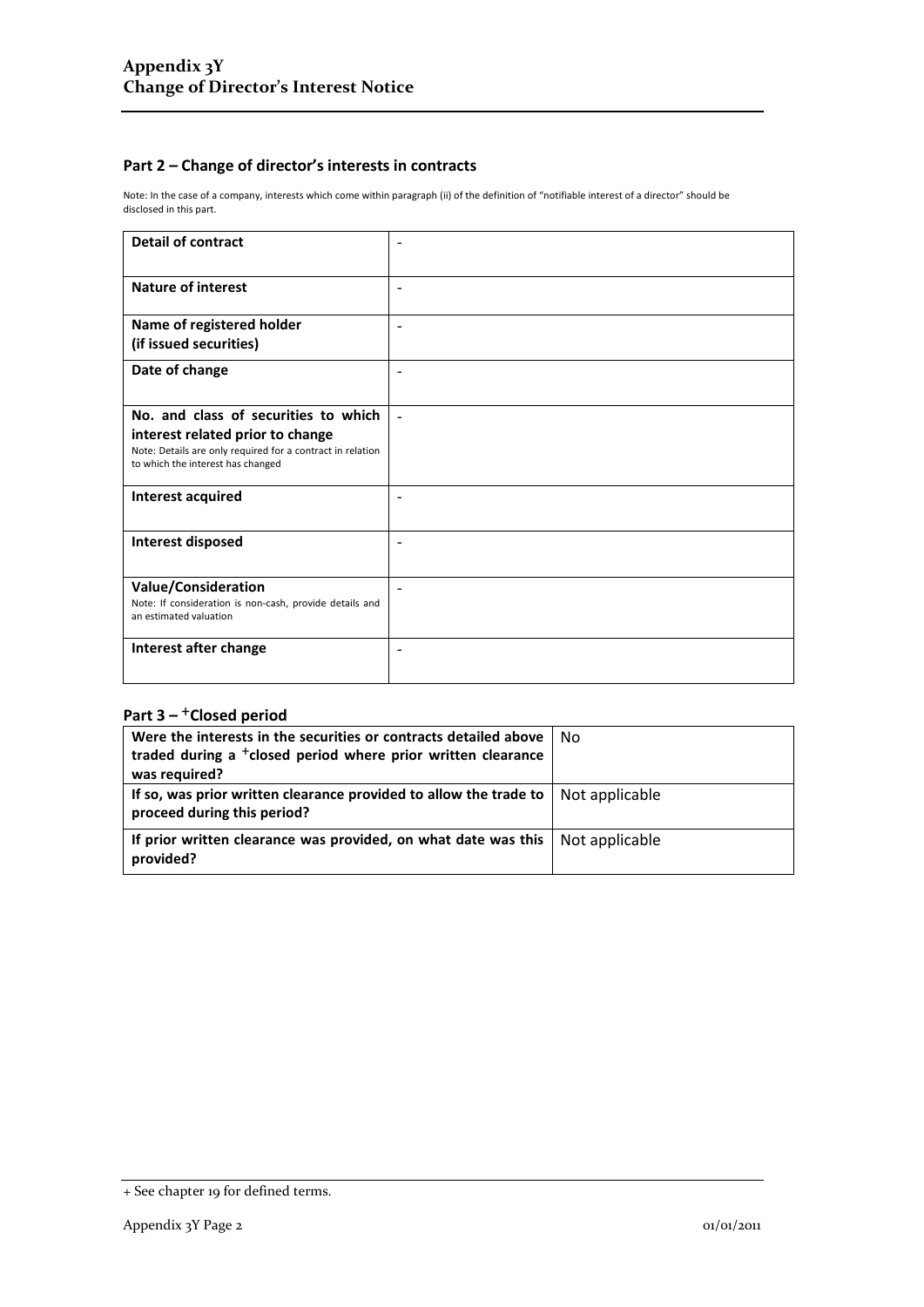*Rule 3.19A.2*

# **Appendix 3Y**

## **Change of Director's Interest Notice**

*Information or documents not available now must be given to ASX as soon as available. Information and documents given to ASX become ASX's property and may be made public.* 

Introduced 30/09/01 Amended 01/01/11

| Name of entity | <b>JINDALEE RESOURCES LIMITED</b> |
|----------------|-----------------------------------|
| <b>ABN</b>     | 52 064 121 133                    |

We (the entity) give ASX the following information under listing rule 3.19A.2 and as agent for the director for the purposes of section 205G of the Corporations Act.

| <b>Name of Director</b> | Patricia (Trish) Farr |
|-------------------------|-----------------------|
| Date of last notice     | 16/04/2021            |

### **Part 1 - Change of director's relevant interests in securities**

*In the case of a trust, this includes interests in the trust made available by the responsible entity of the trust* 

Note: In the case of a company, interests which come within paragraph (i) of the definition of "notifiable interest of a director" should be disclosed in this part.

| Direct or indirect interest                                                                                                                         | Indirect                                                                                  |
|-----------------------------------------------------------------------------------------------------------------------------------------------------|-------------------------------------------------------------------------------------------|
| Nature of indirect interest<br>(including registered holder)<br>Note: Provide details of the circumstances giving rise to<br>the relevant interest. | Farr Family SF Pty Ltd ATF Farr Family Superannuation<br>Fund (FFSF)                      |
| Date of change                                                                                                                                      | 04/04/2022                                                                                |
| No. of securities held prior to change                                                                                                              | 755,922 Fully Paid Ordinary (FFSF)<br>150,000 Unlisted \$0.40 options expiring 30/06/2022 |
| Class                                                                                                                                               | Fully paid ordinary shares                                                                |
| <b>Number acquired</b>                                                                                                                              | 150,000                                                                                   |
| Number disposed                                                                                                                                     | Nil                                                                                       |
| <b>Value/Consideration</b><br>Note: If consideration is non-cash, provide details and<br>estimated valuation                                        | \$60,000                                                                                  |
| No. of securities held after change                                                                                                                 | 905,922 Fully Paid Ordinary (FFSF)                                                        |

<sup>+</sup> See chapter 19 for defined terms.